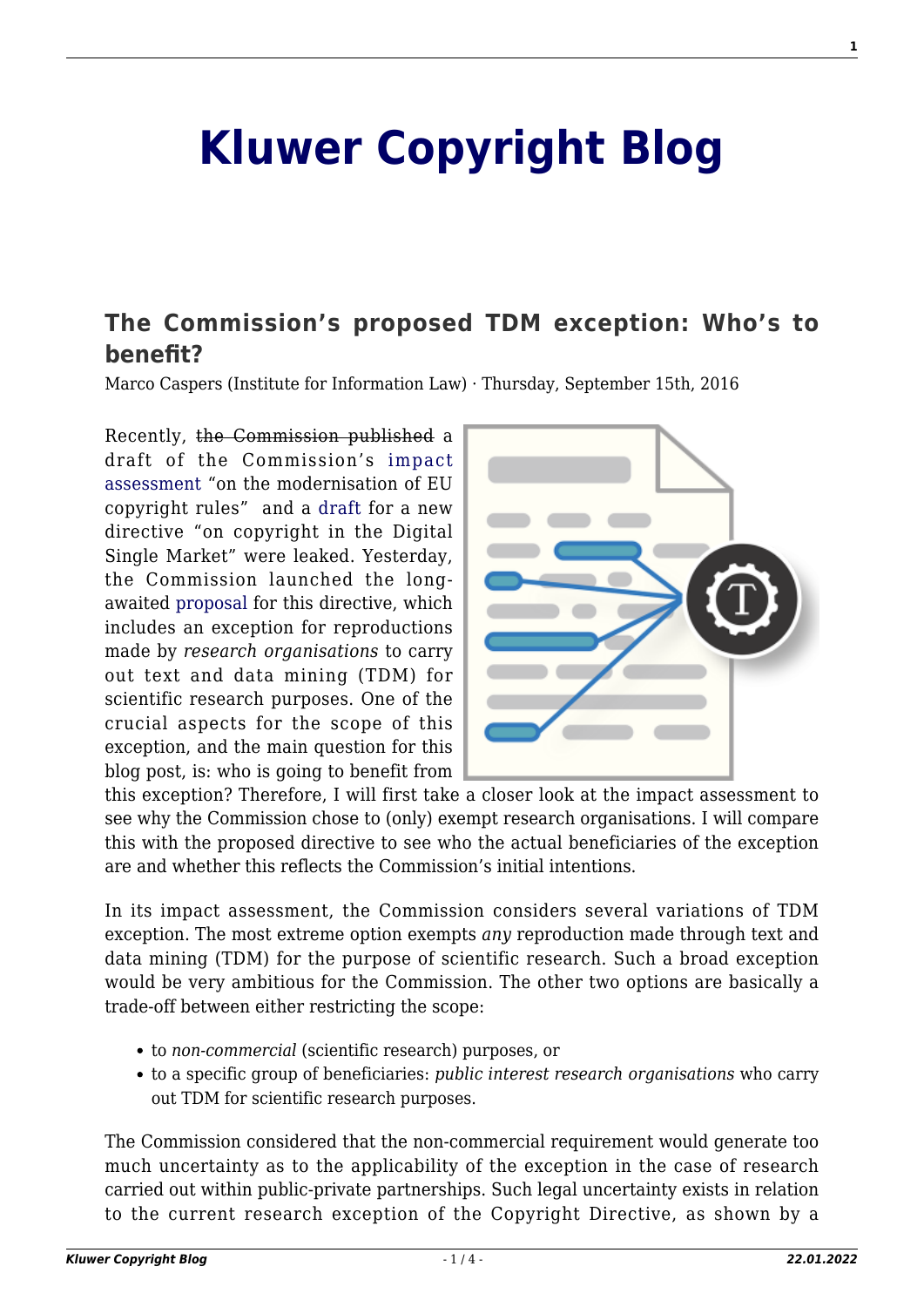[FutureTDM report](http://www.futuretdm.eu/knowledge-library/?b5-file=2374&b5-folder=2227). Therefore, the Commission would prefer to restrict a TDM exception by its beneficiary: research organisations. It explicitly points out that universities and research institutes are covered by this concept.

The problem with the current research exception is that research for commercial purposes is excluded from its scope, causing uncertainty for research institutions in public-private partnerships (PPPs). It is therefore promising that the impact assessment points out that *research organisations* also covers research projects carried out within the framework of those PPPs. That way, academic researchers could be certain that their TDM activities are lawful, without worrying about their purposes – which are not always pre-determined in academia. Whether research would afterwards be commercialised to some extent would therefore not be relevant. And this is not rare in a political climate where valorisation of research is increasingly encouraged.

Barely one week after the leak of the impact assessment, a draft for a new directive "on copyright in the Digital Single Market" was [leaked.](https://drive.google.com/file/d/0B6d07lh0nNGNNjZpcGlsQ3pJN3M/view) As in the final proposed version of the directive, it includes a TDM exception according to the preferred delimitations as set out in the impact assessment. There is a slight difference as regards the beneficiaries: it states merely *research organisation* instead of *public interest research organisations*. For the remainder, there is nothing new at first sight. However, a quick glance at recital 11 of the proposed directive tells a different story. It expands on the scope of the exception's beneficiaries: research organisations "encompass a wide variety of entities and include those whose primary goal is to conduct scientific research or to do so together with the provision of educational services".

Universities and research organisations as such are not named as possible beneficiaries, but it is beyond doubt that they *alone* can still benefit from the exception. Further, research organisations engaged in PPPs are explicitly recognised as being among those to reap the benefits from the exception. The Commission further mentions that "despite different legal forms and structures, research organisations [..] act either on a not for profit basis or in the context of a public-interest mission recognised by the state". The latter could possibly be reflected through public funding. It is conceivable that PPPs are considered to be such public-interest missions, since they are commonly used to leverage public funding.

However, recital 11 then tells us that organisations where commercial undertakings have a "decisive influence", which may result in preferential access to the research results, should not be considered *research organisations*. This potentially excludes a large portion of the PPPs, depending how this will be interpreted in practice. It is common in PPPs that parties agree that foreground IP rights are vested in – or transferred to – the private party in the collaboration. What is generally left for the university or research institution is a right to publish on the research findings and to use foreground in its further research. In short, the 'private' party is in it for the commercial use of the results; the 'public' party is in it for the research itself – the public interest. From a commercial perspective, the commercial undertaking has preferential access to the research results. Does this mean that such PPPs will therefore not be covered by the TDM exception? If that is the case, most PPPs might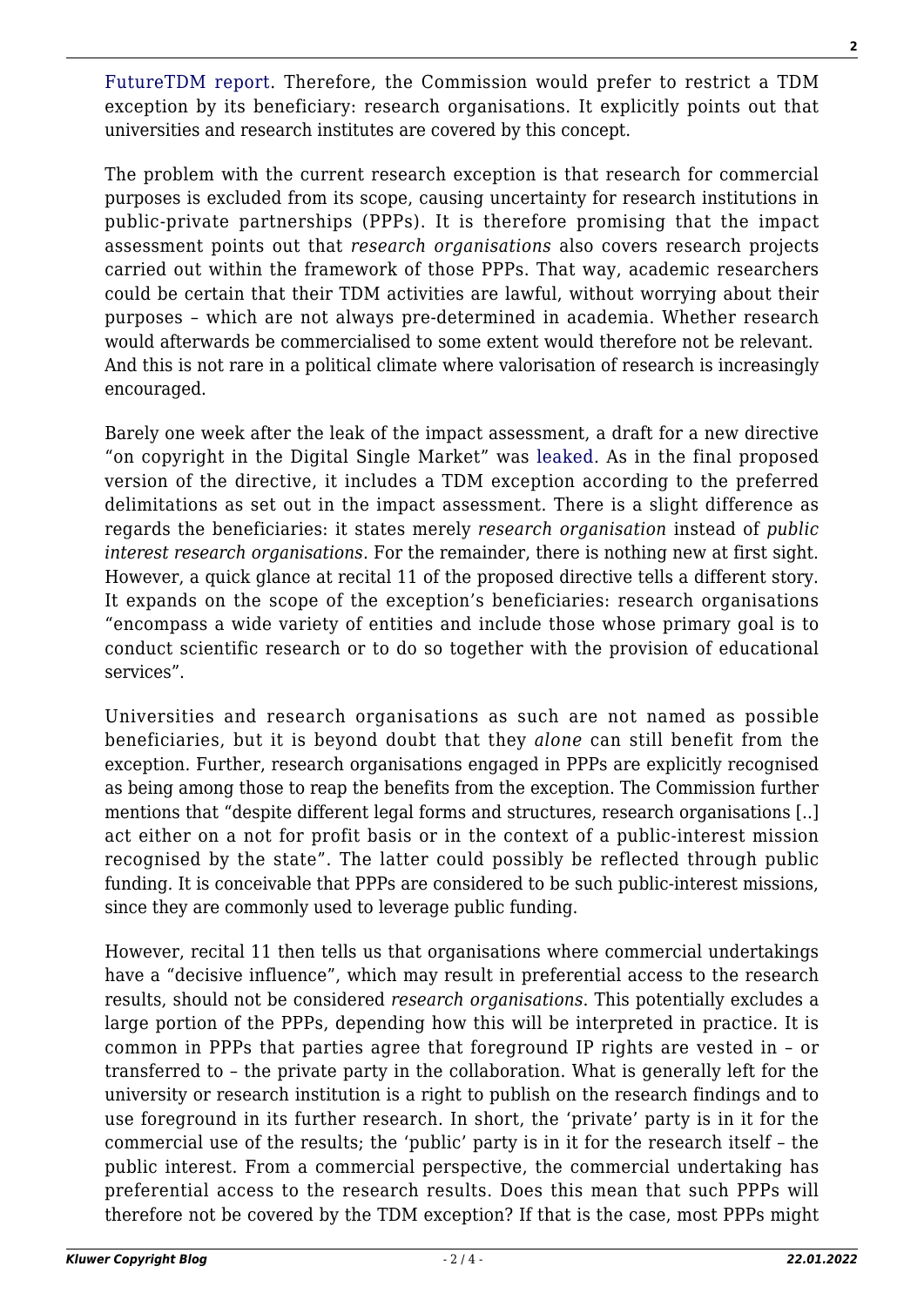not benefit from the exception. *De facto*, this may result in an exception merely for *non-commercial* purposes.

The final statements in the preamble of the proposed directive do not seem in accordance with the broad promise of the impact assessment. This – already too narrow – TDM exception risks lacking practical relevance, since more and more (TDM) research will be carried out in PPPs. A further clarification of "research organisation" is highly desirable to prevent too many PPPs from falling by the wayside. If the Commission really wants to "stimulate innovation, creativity, investment and production of new content […] in the digital environment" in Europe (recital 2), it should take its TDM exception much more seriously. The future and economy of our information society relies on technologies, such as TDM, that extract (unprotected!) knowledge from works and other data. The beneficiaries (what about data-driven journalists?!) and scope of copyright – and database law – should be reconsidered on a more fundamental level. Exempting beneficiaries bit by bit in rare instances of copyright reform is not going to do the job…

## **Kluwer IP Law**

The **2021 Future Ready Lawyer survey** showed that 81% of the law firms expect to view technology as an important investment in their future ability to thrive. With Kluwer IP Law you can navigate the increasingly global practice of IP law with specialized, local and cross-border information and tools from every preferred location. Are you, as an IP professional, ready for the future?

[Learn how](https://www.wolterskluwer.com/en/solutions/kluweriplaw?utm_source=copyrightnblog&utm_medium=articleCTA&utm_campaign=article-banner) **[Kluwer IP Law](https://www.wolterskluwer.com/en/solutions/kluweriplaw?utm_source=copyrightnblog&utm_medium=articleCTA&utm_campaign=article-banner)** [can support you.](https://www.wolterskluwer.com/en/solutions/kluweriplaw?utm_source=copyrightnblog&utm_medium=articleCTA&utm_campaign=article-banner)

*To make sure you do not miss out on regular updates from the Kluwer Copyright Blog, please subscribe [here.](http://copyrightblog.kluweriplaw.com/newsletter)*